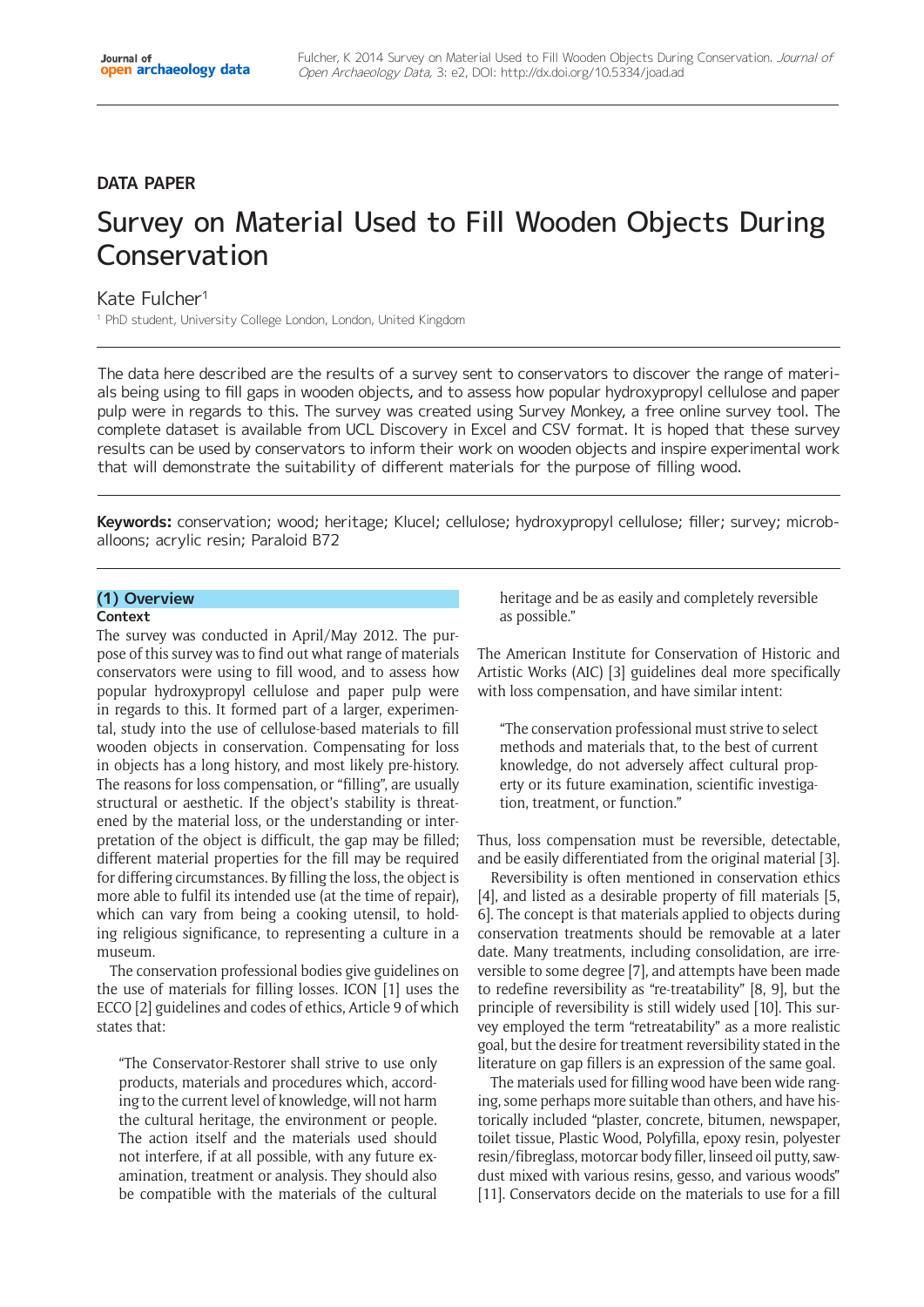in a particular circumstance by judging which may be compatible with the materials of which the object is composed and the environment in which it is to be kept [12]. It was in order to understand which materials are currently used in the conservation of wooden objects, and to try to understand the reasons why, that this survey was undertaken.

# **(2) Methods**

## **Steps**

The lists of materials used in the survey were drawn up by reviewing the available literature and questioning practicing conservators and teachers of conservation.

# **Sampling strategy**

The survey was distributed by email, using the ConsDistList as well as publically available emails of conservators working in institutions, and emails of conservators known to the author and her supervisor (mainly in the UK). The ConsDistList has over 10,000 subscribers in 94 countries, but because it is maintained by the American Institute for Conservation there was likely a bias towards American and English-speaking conservators. The survey was filled in by 99 respondents. 31% described themselves as working in professional private practice, and 63% as working in an institution.

#### **Quality control**

N/A

# **Constraints**

The survey was deliberately kept short in order to encourage respondents to complete it. Thus it was impossible to list every material that might be used in every combination, but optional text comment boxes were provided to allow respondents to give details of other materials used.

# **(3) Dataset description**

# **Object name**

- Survey responses wood fills.xlsx
- • Intro.csv
- • Summary.csv
- $\cdot$  Q1.csv
- $\cdot$  Q2.csv
- $\cdot$  Q3.csv
- $\cdot$  Q4.csv
- • Chart data.csv

# **Data type**

Primary data and processed data.

# **Format names and versions**

Excel and CSV both available (CSV in 7 files).

## **Creation dates**

Original data created May 2012.

# **Dataset creator**

Kate Fulcher

# **Language** English

#### **License**

Creative Commons Attribution 4.0 International License.

#### **Repository location**

UCL Discovery: [http://discovery.ucl.ac.uk/1416824/.](http://discovery.ucl.ac.uk/1416824/)

#### **Publication date**

19 May 2014

# **(4) Reuse potential**

The survey was used by the author to inform experimental work that focussed on the suitability of cellulose based materials (specifically hydroxypropyl cellulose and paper pulp) to fill wooden objects for conservation. It is hoped that this work can be built on and expanded to look at other materials, and that this survey will provide the basis for choosing which materials to investigate.

#### **Acknowledgements**

Many thanks to the conservation staff at UCL who supported me in this work.

# **References**

- 1. **ICON (The Institute of Conservation)** 2012 Professional Guidelines. Available at [http://www.icon.org.](http://www.icon.org.uk/index.php?option=com_content&task=view&id=121) [uk/index.php?option=com\\_content&task=view&id](http://www.icon.org.uk/index.php?option=com_content&task=view&id=121) [=121](http://www.icon.org.uk/index.php?option=com_content&task=view&id=121) [Last accessed June 2012].
- 2. **ECCO (European Confederation of Conservator-Restorers' Organisations)** 2003 E.C.C.O. Professional Guidelines (II): Code of Ethics. Available at [http://](http://www.ecco-eu.org/about-e.c.c.o./professional-guidelines.html) [www.ecco-eu.org/about-e.c.c.o./professional-guide](http://www.ecco-eu.org/about-e.c.c.o./professional-guidelines.html)[lines.html](http://www.ecco-eu.org/about-e.c.c.o./professional-guidelines.html) [Last accessed June 2012].
- **3. AIC (American Institute for Conservation of Historic and Artistic Works)** 1997 *Commentaries to the Guidelines for Practice. Commentary 23 – Compensation for Loss*. Available at [http://www.conservation-us.org/](http://www.conservation-us.org/index.cfm?fuseaction=page.viewPage&pageID=555) [index.cfm?fuseaction=page.viewPage&pageID=555](http://www.conservation-us.org/index.cfm?fuseaction=page.viewPage&pageID=555) [Last accessed June 2012].
- 4. **Oddy, A** 1999 Does Reversibility Exist in Conservation? In: Oddy, A and Carroll, S (eds.) *Reversibility - does it exist?* London: British Museum. pp. 1-5.
- 5. **Ellis, L** and **Heginbotham, A** 2004 An Evaluation of Four Barrier-Coating and Epoxy Combinations in the Structural Repair of Wooden Objects. *Journal of the American Institute for Conservation*, 43(1): 23-37. DOI: <http://dx.doi.org/10.1179/019713604806112605>
- 6. **Podany, J, Garland, K M, Freeman, W R** and **Rogers, J** 2001 Paraloid® B-72 as a Structural Adhesive and as a Barrier Within Structural Adhesive Bonds: Evaluations of Strength and Reversibility. *Journal of the American Institute for Conservation*, 40(1): 15-33. DOI: [http://](http://dx.doi.org/10.1179/019713601806113120) [dx.doi.org/10.1179/019713601806113120](http://dx.doi.org/10.1179/019713601806113120)
- 7. **Smith, R D** 1999 Reversibility: A Questionable Philosophy. In: Oddy, A and Carroll, S (eds.) *Reversibility - does it exist?* London: British Museum. pp. 99-103.